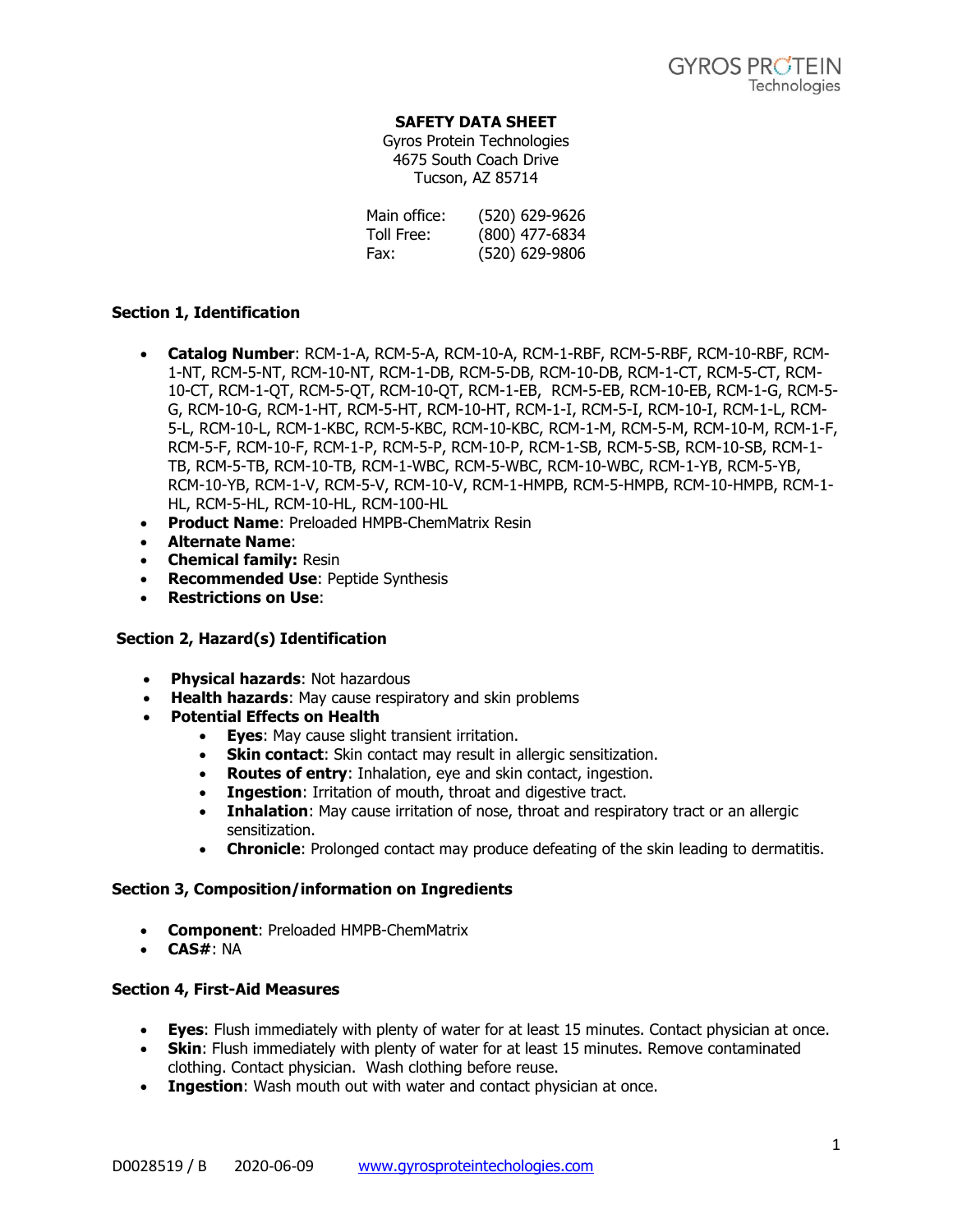- **Inhalation**: Move into fresh air. If not breathing, give artificial respiration. If breathing is difficult, give oxygen.
	- $\circ$  Contact a physician at once.
- **Remark with the attending practitioner**: treat symptomatically.

## **Section 5, Fire-Fighting Measures**

- **General Information**: Organic resin.
- **Means of extinction**: Water sprays, carbon dioxide, dry chemical powder or appropriate foam.
- **Auto-ignition temperature**: Not Applicable
- **Flash point**: Not Applicable
- **Explosion limits lower**: Not Applicable
- **Explosion limits upper**: Not Applicable
- **Protective equipment**: Wear self-contained breathing apparatus and protective clothing to prevent contact with skin and eyes.
- **Unusual fire and explosion hazards**: Thermal decomposition may emit toxic monomer vapors. Product dust/air mixtures may be flammable.

### **Section 6, Accidental release measures**

• **SPILLS / LEAKS – Measures to be taken**: Wear accurate material protection specified in Section 8. During cleaning spills/leaks area, avoid dispersing dust into air. Collect the spills/leaks into an appropriate close container. Dispose of it in accordance with federal, provincial, local and environmental laws.

## **Section 7, Handling and storage**

- **Handling**: Handle the product with care.
- **Storage**: Store in closed, original container in a cool, dry area. Store away from strong oxidants. Do not store in direct sunlight. Keep container closed when not in use.

## **Section 8, Exposure Controls/Personal Protection**

- **Exposure controls**: Use adequate ventilation to keep airborne concentrations low.
- **TVL or suggested control values**: Not Applicable
- **Ventilation**: Provide good general (mechanical) room ventilation. Special local exhaust ventilation is recommended at points where vapors can be released into the workplace air.
- **PERSONAL PROTECTION EQUIPMENT**
	- **Eyes**: Chemical goggles
	- **Skin**: Chemical resistant gloves and suitable protective clothing to prevent skin contact.
	- **Respirators**: The respirator must be approved by the National Institute for Occupational Safety and Health for the substance of concern.
	- **Work practices**: Not Applicable

#### **Section 9, Physical and Chemical Properties**

- **Physical state:** granular powder<br>• **Color:** White to beige
	- White to beige
- Odor: Not Applicable
- **pH**: Not Applicable
- **% of volatile weight**: < 3.5%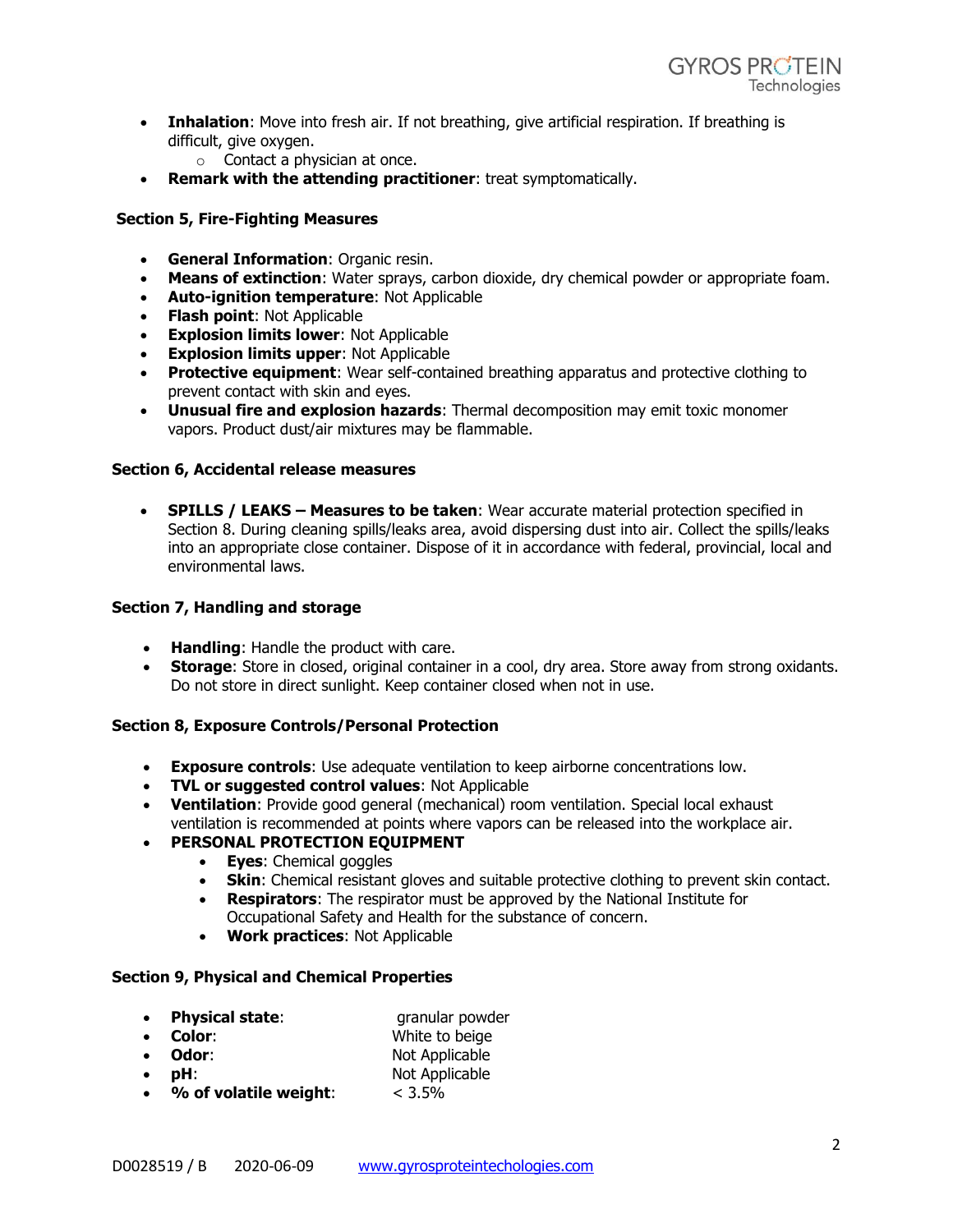- **Vapor pressure (mm Hg):** Not Applicable
- Vapor density (air = 1): Not Applicable
- **Evaporation rate**: Not Applicable
- **Boiling point**: Not Applicable
- **Freezing point/melting**: Not Applicable
- **Melting point**: Not Applicable
- **Solubility in water (20°C):** Insoluble
- **Specific gravity density**: Not Available

## **Section 10, Stability and Reactivity**

- **Chemical stability**: Stable under specified conditions of storage, shipment and/or use. However, avoid temperature above 200°C
- **Conditions to avoid**: Not Applicable
- **Incompatibilities with others material**: Avoid contact with strong oxidizing agents, particularly nitric acid and with concentrated mineral acids.
- **Hazardous decomposition products**: Thermal decomposition may yield toxic fumes as monomer, carbon dioxide, and/or carbon monoxide.
- **Hazardous polymerization**: Will not occur.

## **Section 11, Toxicological information**

- **LIMIT OF EXPOSURE TO THE PRODUCT**: Minimum of exposure.
- **DL50:** Not Available
- **CL50:** Not Available
- **Carcinogenicity**: Not Available

## **Section 12, Ecological information\***

• **Ecotoxity:** Not Available

#### **Section 13, Disposal considerations\***

• Eliminate in accordance with the local, provincial and federal rules.

#### **Section 14, Transport information\***

- **ONU Number**: Not regulated
- **TMD Classification**: Not regulated
- **Group packing**: Not regulated
- **DOT Classification**: Non hazardous, not regulated

#### **Section 15, Regulatory information\***

- In accordance with RPC. This product was classified in accordance with the criteria of danger stated in the RPC and the signalitic card contains all the information required by the RPC.
- **COMPLIANCE:** This product may contain substances not listed on the EPA Toxic Substances Control Act Inventory; also this product may contain substances not listed on the Canadian Domestic Substances List; only R&D activities can be carried out with this product and such activities must be performed by or under the supervision of a technically qualified individual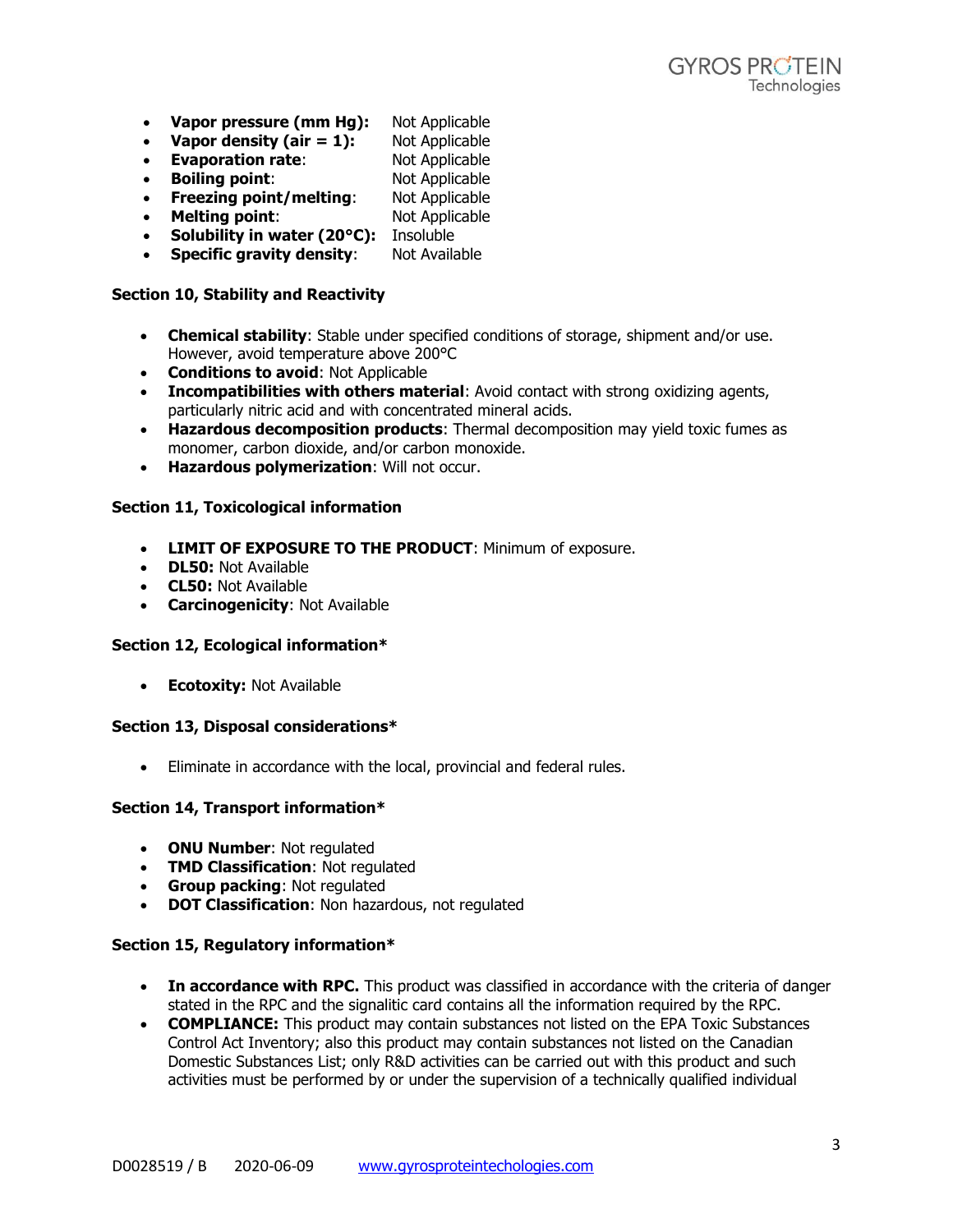